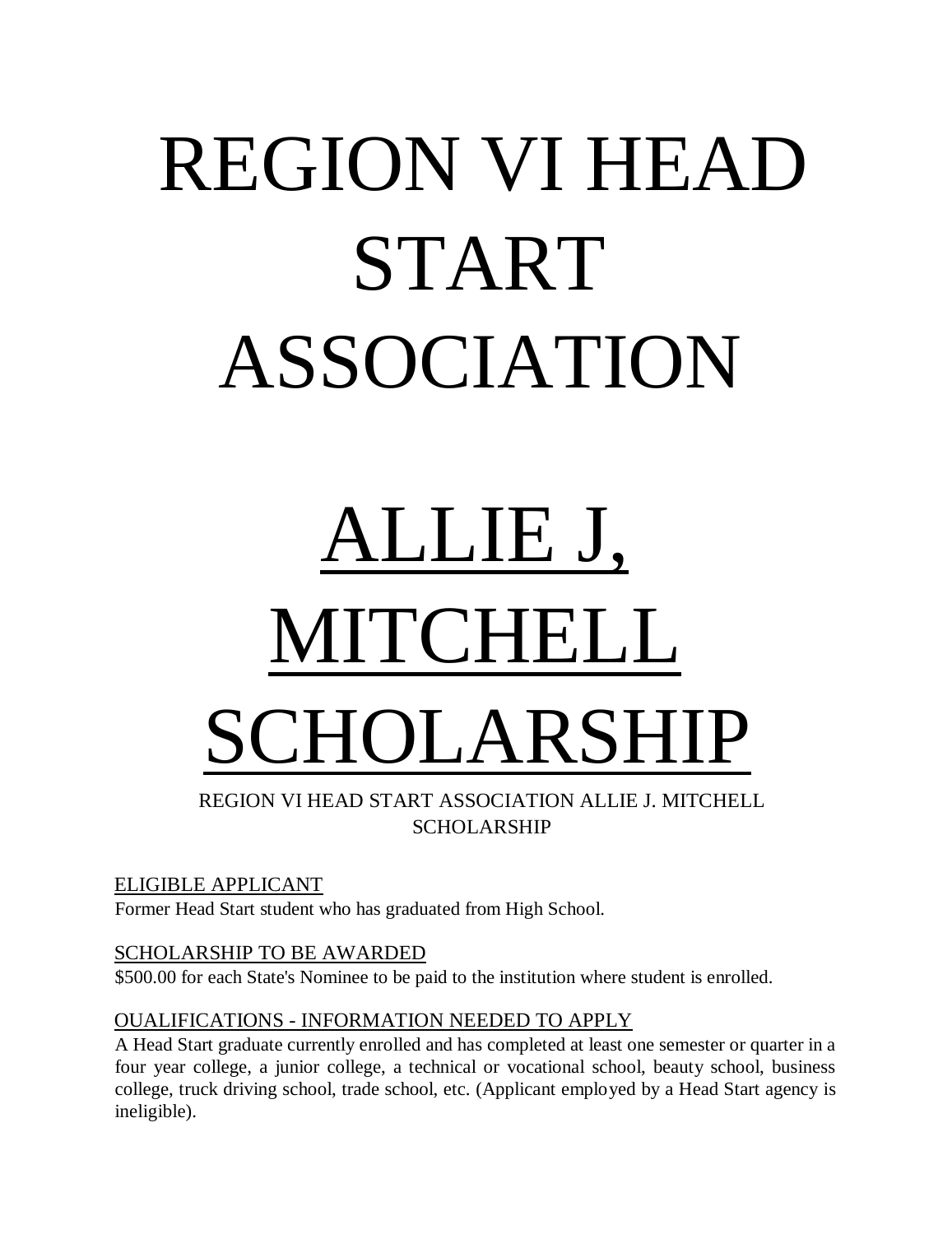Each state may submit only one application. This applicant is to be chosen by State Association from applications received from eligible applicants via way of local Head Start Grantees.

Application must have the following attached:

- 1. A letter or statement from institution verifying that applicant is enrolled and is in good academic standings.
- 2. A copy of transcript from college attached to application
- 3. Composition of three hundred words or less must be attached defining or discussing each ofthe areas listed:
	- Personal goals  $\bullet$
	- Financial needs of applicant  $\bullet$
	- Plan for completing current college degree education  $\bullet$
- 4. Three letters of recommendations from the following:
	- Director of local Head Start Program (This means the Director at the central office  $\bullet$ of the grantee and not the Center Director.)  $\bullet$  A friend or personal acquaintance
	- A business acquaintance  $\bullet$

All information must be typed. Please include Region VI Head Start Association Certification Form(Page 23).

#### REGION VI HEAD START ASSOCIATION ALLIE J. MITCHELL SCHOLARSHIP CHECK LIST

- 1. Completed application form A copy of transcript e A letter or statement from institution verifying that applicant is enrolled and in good standing with institution
	- Region VI Head Start Association Certification Form
- 2. Three (3) letters of recommendation
	- Director of local Head Start Program
	- A friend or personal acquaintance
	- A business acquaintance
- 3. Paragraph of financial assistance needs
- 4. Personal goal statement
- 5. Composition of applicant's plans for furthering \_\_\_\_\_\_\_\_\_his/her education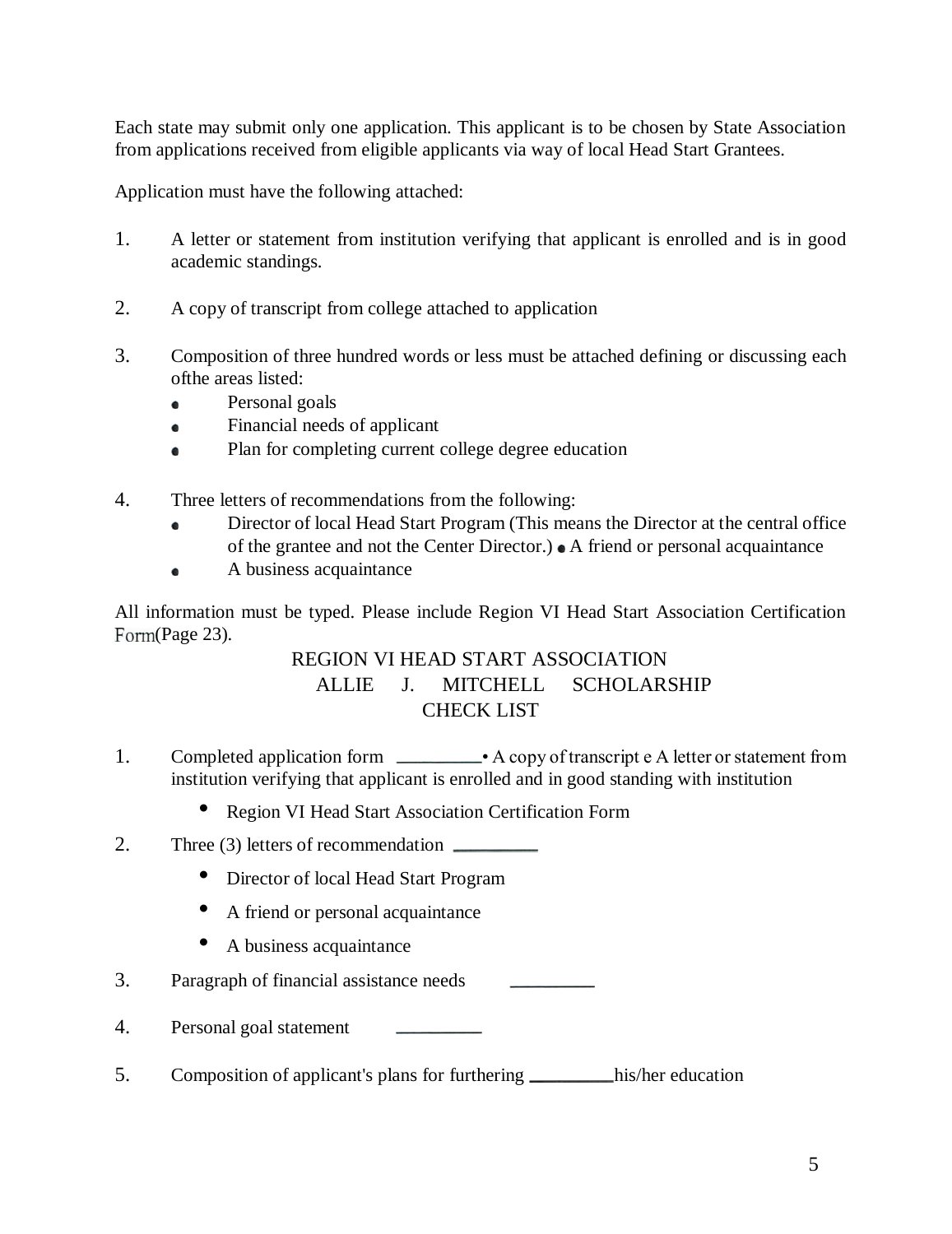NOTE: The letter from the Head Start Director refers to the Head Start Director at the grantee central office and not the center director. Remember all compositions, letters of reference and applications must be typed. Also, any additional information which the student feels could help in their competition, can be submitted, such as copies of awards, recognition, pictures, etc. Be creative! !! The more visuals and information that the Committee can see will help it in their decision. The Committee is interested in seeing what accomplishments the Head Start Students have made in their lives. Information submitted will not be returned.

#### JUDGING POINT SYSTEM

| Each applicant will be judged in the areas as stated below:<br>• Completeness of application | <b>MAX. POINTS</b><br>10 | <b>TOTAL</b> |
|----------------------------------------------------------------------------------------------|--------------------------|--------------|
| • Three letters of reference                                                                 | 10                       |              |
| • Paragraph of financial assistance needs                                                    | 30                       |              |
| • Personal goal statement                                                                    | 25                       |              |
| • Composition of plans for furthering his/her education                                      | 25                       |              |
| • Total Points                                                                               | 100                      |              |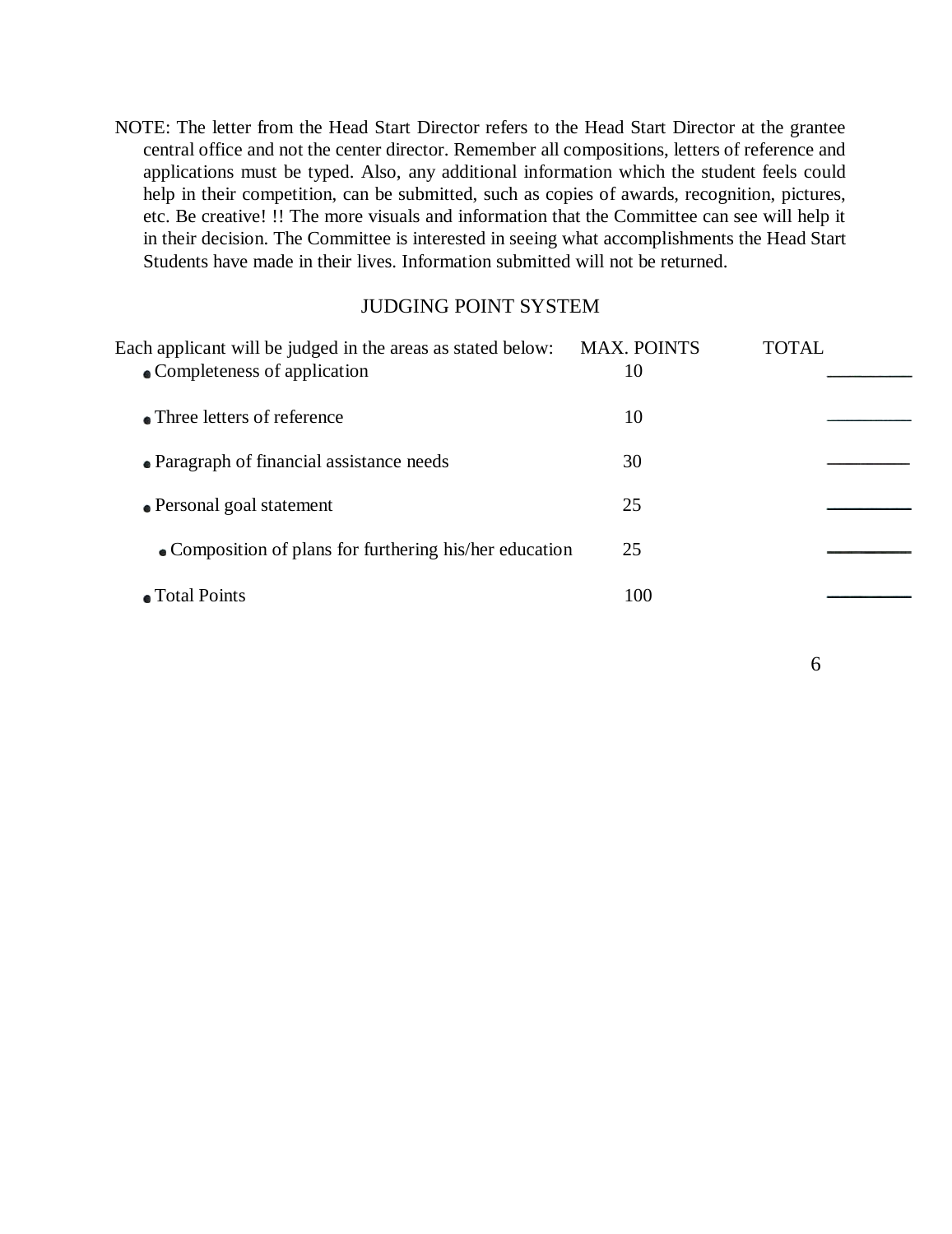### ALLIE J. MITCHELL SCHOLARSHIP APPLICATION (PLEASE TYPE)

|                                                         | STATE: ZIP CODE: |  |  |
|---------------------------------------------------------|------------------|--|--|
| EMAIL:                                                  |                  |  |  |
| <b>CURRENT OCCUPATION:</b>                              |                  |  |  |
| HEAD START PROGRAM GRADUATED FROM:                      |                  |  |  |
| DATE OF HEAD START ENROLLMENT:                          |                  |  |  |
| HIGH SCHOOL GRADUATED FROM:                             |                  |  |  |
| <b>DATE OF GRADUATION:</b>                              |                  |  |  |
| EXTRACURRICULAR ACTIVITIES DURING HIGH SCHOOL YEARS:    |                  |  |  |
|                                                         |                  |  |  |
| <b>CURRENT INVOLVEMENT IN LOCAL HEAD START PROGRAM:</b> |                  |  |  |
|                                                         |                  |  |  |